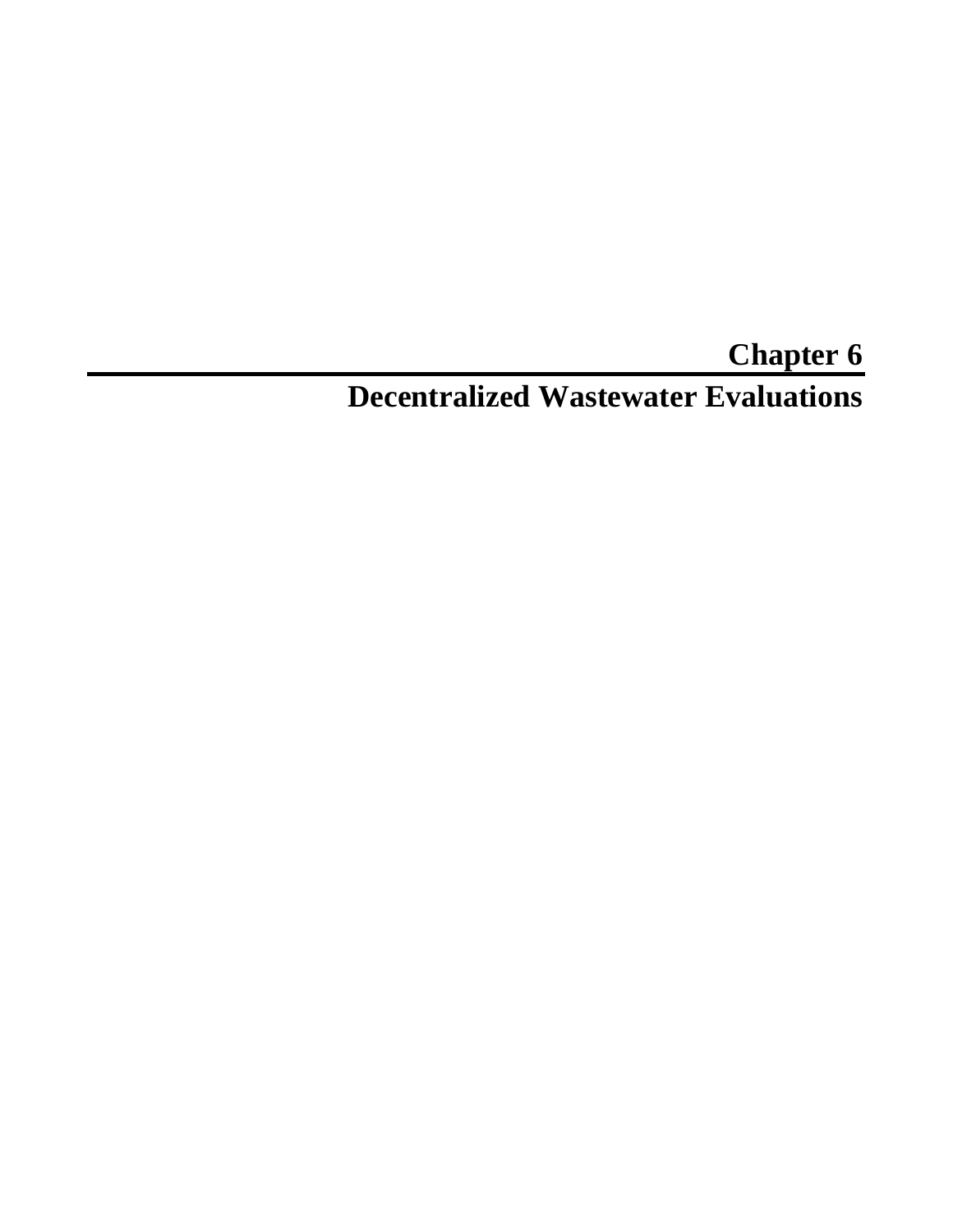#### **CHAPTER 6**

#### **DECENTRALIZED WASTEWATER EVALUATIONS**

#### **6.1 INTRODUCTION**

A. **Purpose.** The purpose of this Chapter is to identify and screen decentralized wastewater treatment and discharge technologies which could be used to mitigate the documented problems in the Areas of Concern (AOCs) identified in the Needs Assessment Report and the Massachusetts Estuaries Project. Decentralized alternatives will be integrated and evaluated with centralized alternatives as part of Chapter 9. Detailed descriptions of each technology evaluated as part of this section is included in Appendix N.

Decentralized treatment and discharge technologies are systems that would not be connected to the Chatham WWTF. These types of systems include individual and multiple home systems that have total flows less than 10,000 gpd, and do not require a groundwater discharge permit. The multiple home systems will require a small wastewater collection system, and are often called cluster systems. Decentralized treatment and discharge technologies also include small wastewater treatment facilities that treat and discharge flows greater than 10,000 gpd, and therefore, require a groundwater discharge permit. Cluster systems and small wastewater treatment systems are typically designed for greater performance than a standard Title 5 septic system because they treat larger flows, and because they are usually regulated by more stringent local (Town/Cape Cod Commission) requirements or by the State through a groundwater discharge permit, and achieve less than 10 mg/L TN.

Decentralized treatment and discharge alternatives selected for further consideration will be included in the identification of alternative plans in Chapter 9 of this Report.

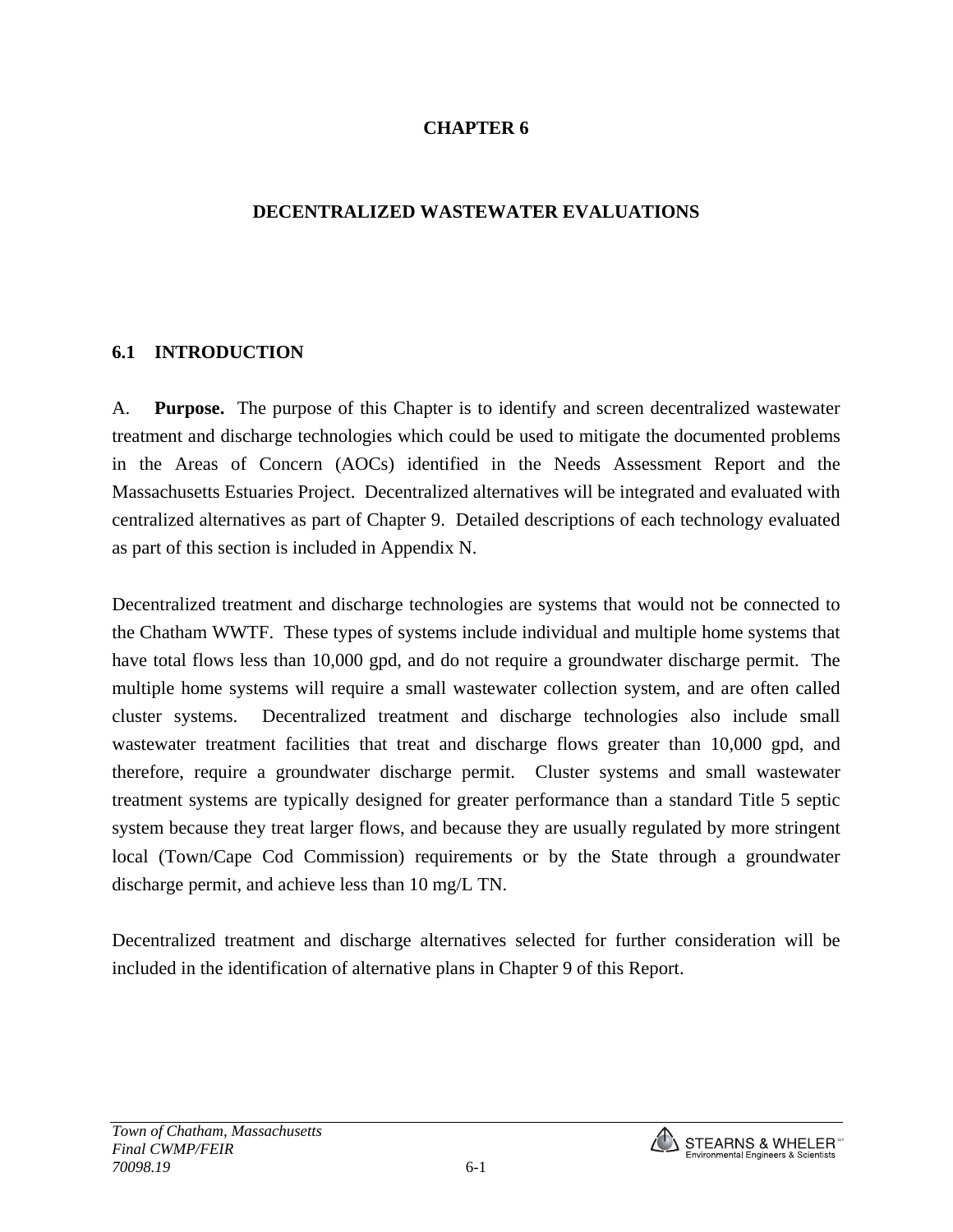#### **6.2 INDIVIDUAL ON-SITE SYSTEMS**

A. **Introduction.** Individual on-site systems are used to treat wastewater from individual lots and may utilize one of several Innovative and Alternative (I/A) technologies as defined by MassDEP. Wastewater flows less than 10,000 gpd are regulated by the Title 5 code, 310 CMR 15.000. Flows greater than 10,000 gpd require a state-issued groundwater discharge permit per 314 CMR 5.00.

This Chapter identifies these technologies and narrows their performance and general issues. The individual technologies are described in detail in Appendix N with their advantages and disadvantages.

The following is the definition of I/A technologies in accordance with Title 5 Regulations (310 CMR 15.002):

"Alternative Systems – Systems designed to provide or enhance on-site sewage disposal which either do not contain all of the components of an on-site disposal system constructed in accordance with 310 CMR 15.100 through 15.293 or which contain components in addition to those specified in 310 CMR 15.100 through 15.293 and which are proposed to the local approving authority and/or the Department for remedial, pilot, provisional, or general use approval pursuant to 310 CMR 15.280 through 15.289."

MassDEP has identified the allowable uses for each approved I/A system and has assigned each into one of four categories: remedial, pilot, provisional, and general use. Each of these categories is defined below.

"The purpose of a **Piloting Approval** is to provide field testing and technical demonstration that an I/A technology can or can not function effectively under relevant physical and climatological conditions at one or more pilot facilities. Although information obtained during piloting is likely to be relevant to long term operation and maintenance concerns about a particular alternative system, approval for piloting is not intended, in and by itself, to provide a full evaluation of these issues.

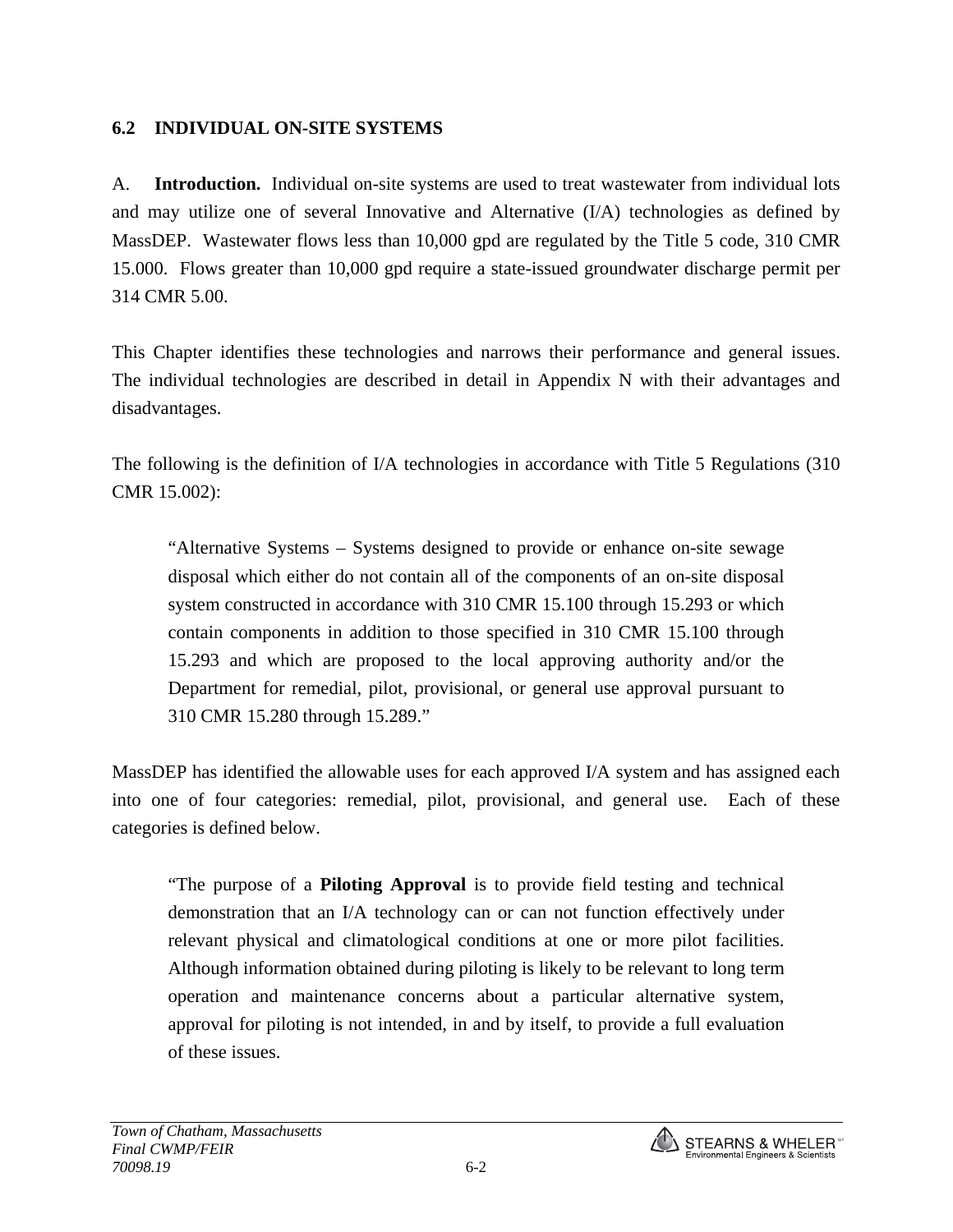**Provisional Approval** is intended to designate alternative systems that appear technically capable of providing levels of protection at least equivalent to those of standard on-site disposal systems and to determine whether, under actual field conditions in Massachusetts with broader usage than a controlled pilot setting, general use of the alternative system will provide such protection, and whether any additional conditions addressing long-term operation and maintenance and monitoring considerations are necessary to ensure that such protection will be provided.

Certification for **General Use** is intended to facilitate the use, under appropriate conditions, of alternative systems that have been demonstrated to provide levels of environmental protection at least equivalent to those of standard on-site systems.

The purpose of approval for **Remedial Use** is to allow for the rapid approval of an alternative system that is likely to improve existing conditions at a particular facility or facilities currently served by a failed, failing or nonconforming system."

MassDEP has also identified I/A systems which are approved for general use and receive nitrogen reduction credits in nitrogen-sensitive areas. For the purposes of this evaluation, the various on-site treatment system technologies are grouped as follows:

1. On-site systems, approved for general use by MassDEP, but not credited for nitrogen removal, include:

- Title 5 septic systems
- JET aerobic wastewater treatment
- Orenco Systems<sup>®</sup> intermittent sand filter
- Peat systems

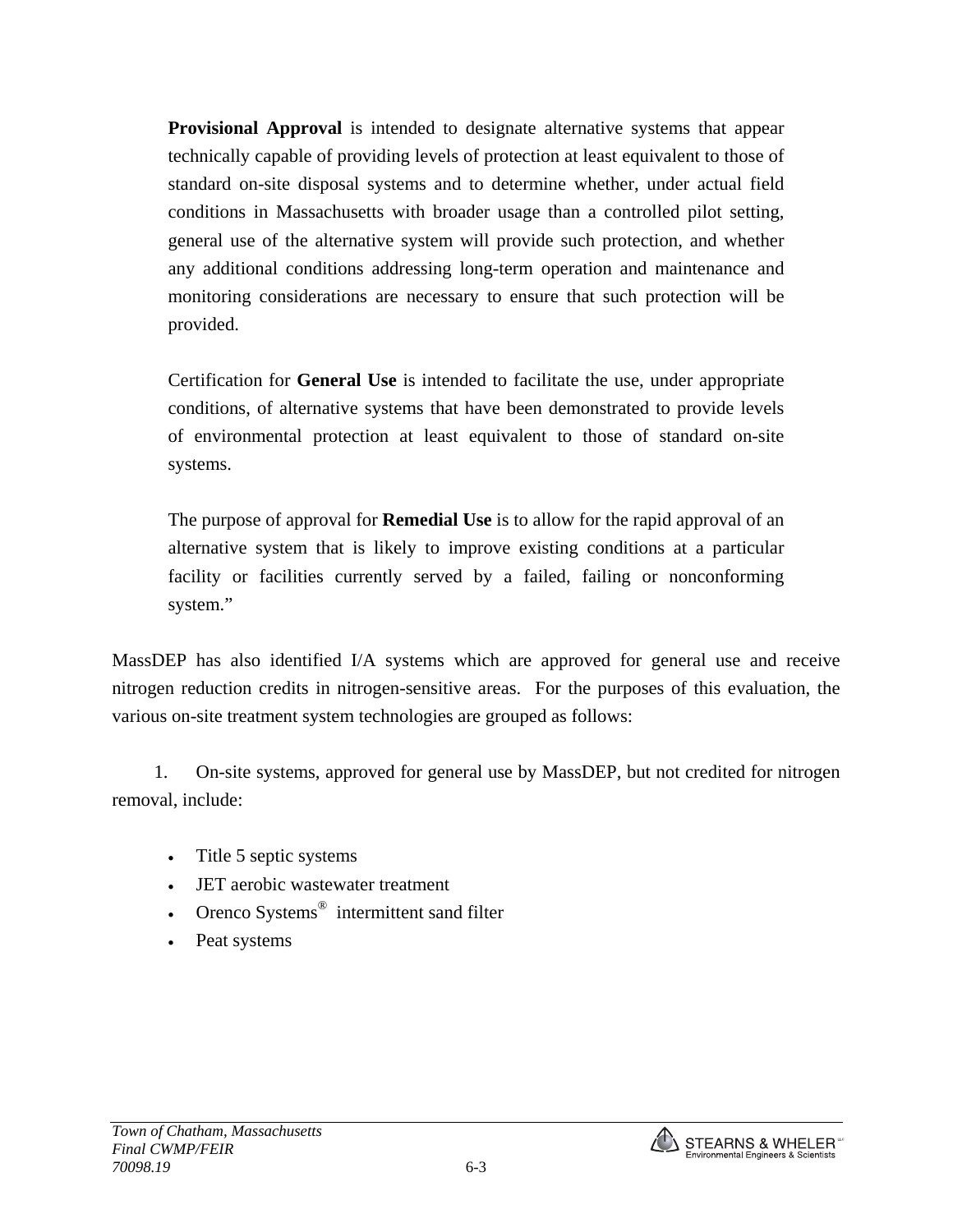- 2. Non-discharge systems
	- Tight tanks
	- Waterless toilets
- 3. On-site I/A nitrogen removal systems:
	- Nitrogen removal systems approved for general use by MassDEP in nitrogensensitive areas, include recirculating sand filters that comply with Title 5, and RUCK® systems (for flows less than 2,000 gpd).
	- Nitrogen removal systems approved for provisional use by MassDEP in nitrogensensitive areas, including:
		- Amphidrome<sup>®</sup>
		- Bioclere<sup>TM</sup>
		- Mirco $FAST^{\circledR}$ , Single Home  $FAST^{\circledR}$ , and Modular  $FAST^{\circledR}$
		- $N$ itrex<sup>™</sup>
		- Waterloo Biofilter<sup>®</sup>
		- ZenoGem/Cycle-Let
	- Nitrogen removal systems approved for piloting use by MassDEP in nitrogensensitive areas, including:
		- Amphidrome<sup>®</sup> Process
		- Cromaglass WWT System
		- MicroSeptec EnviroServer
		- Norweco Singulair
		- OAR
		- RUCK<sup>®</sup> CFT
		- SeptiTech

The general performance documented in this Report is based on manufacturer's information, and the Barnstable County Department of Health and Environment's report summarizing the performance of various individual I/A systems installed across Cape Cod.

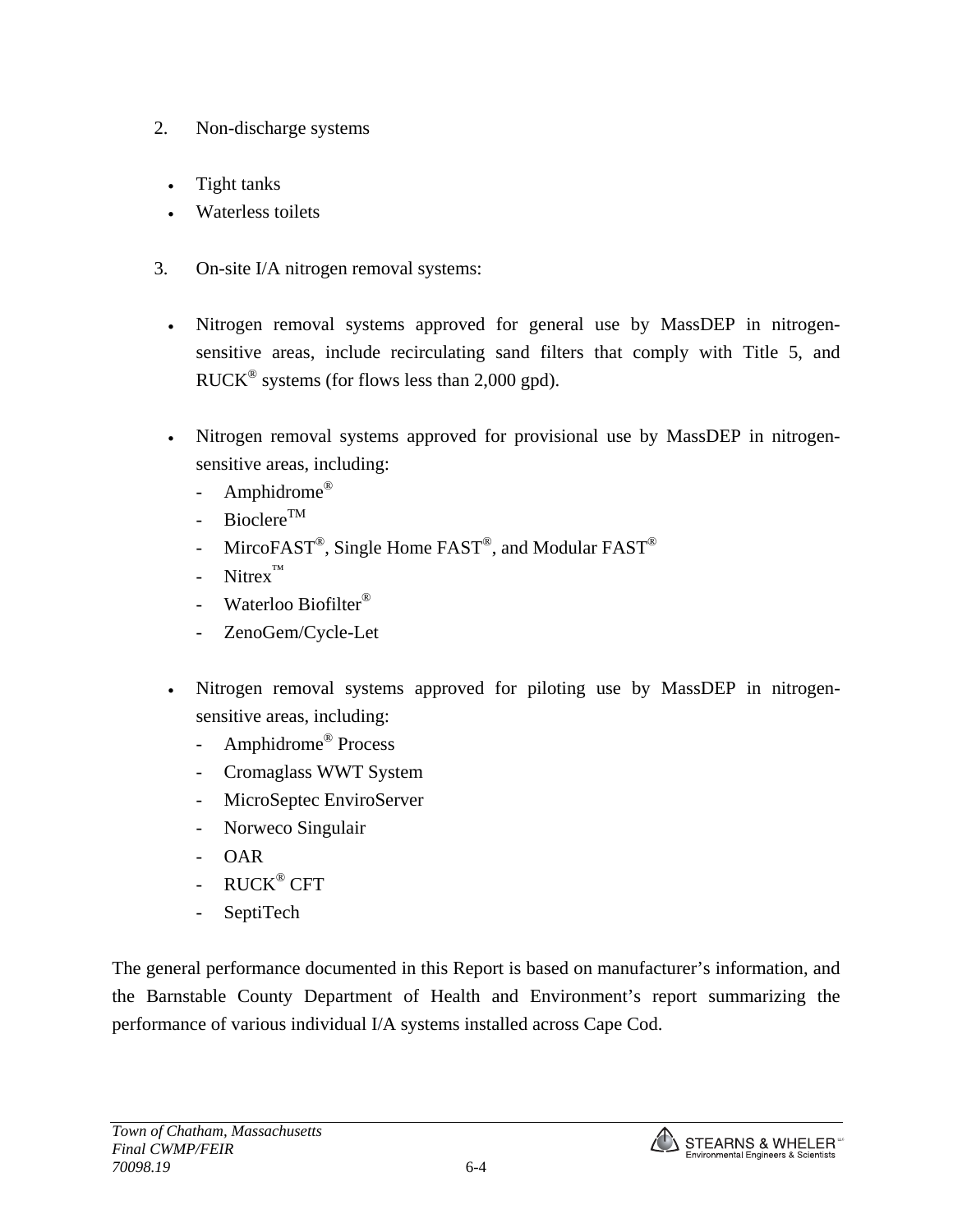The Barnstable County Department of Health and Environment's report entitled "Performance of Innovative Alternative Onsite Septic Systems for the Removal of Nitrogen in Barnstable County, Massachusetts 1999-2007" presents a summary of data collected from single and multi-family I/A systems across Cape Cod. The findings of this report indicated that, in general, 69% of single family I/A systems and 60% of the multi family I/A systems have median effluent concentrations of 19 mg/L total nitrogen. However the data contained within the reports showed the high variability of effluent quality for these types of systems and the report discusses the difficulty of assigning removal performance to these systems with the limited influent data available and variability of results.

The report concludes that "…data suggests that the incorporation of individual onsite denitrifying technologies into watershed modeling scenarios should be done with caution and consider the variability reported here {the Barnstable County Report}." The County Health and Environmental Department also stated that their efforts will continue with the further evaluation of these systems and development of "realistic assumptions for towns to incorporate I/A systems into their watershed nitrogen management strategies."

Systems evaluated as part of the Barnstable County report include,  $FAST^{\circledast}$ , Bioclere<sup>™</sup>, Recirculating Sand Filters, Singulair®, RUCK®, SeptiTech, Advantex, Amphidrome®, Waterloo Biofilter<sup>®</sup>, Nitrex<sup>™</sup>, and Composting Toilets.

### **6.3 CLUSTER TREATMENT SYSTEMS**

Cluster treatment systems are systems which typically fall between individual on-site systems and large municipal facilities designed to serve large areas of a town. These systems are typically designed to treat and discharge wastewater generated within small neighborhoods or developments. Chatham currently has a couple of these types of systems, for example Bailey's Path is a Bioclere™ system serving a 20 lot development, and the Chatham's Bar Inn has an Amphidrome® type system serving most of its facilities.

The main difference between cluster systems and centralized wastewater treatment facilities is the location of the treatment and effluent disposal. For the purpose of this project, centralized wastewater facilities are those which collect wastewater from various sewersheds and recharge the treated water at the facility site (i.e., the existing Chatham WWTF) or remote sites.

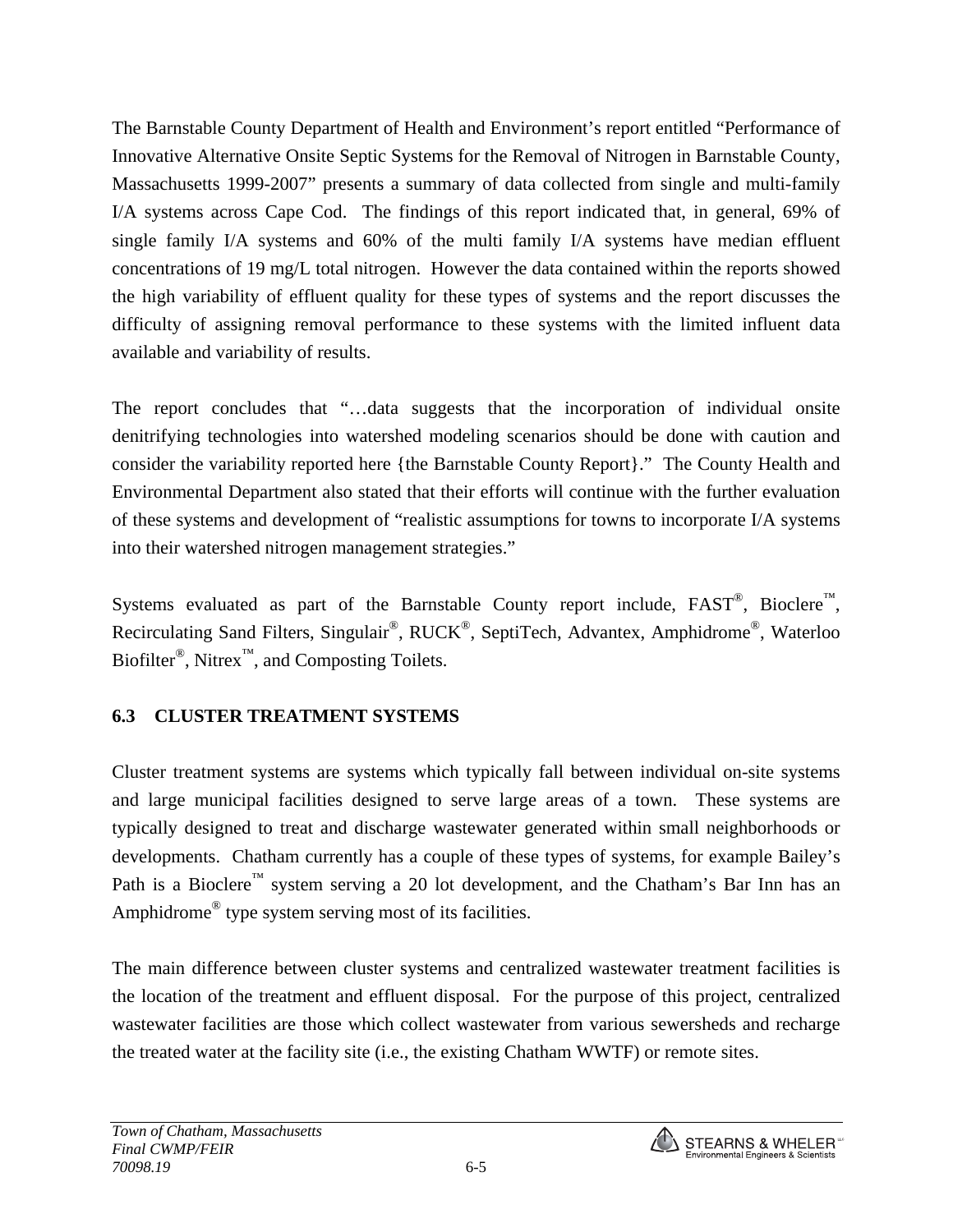Cluster systems can range in size from serving small groups of homes or businesses to an entire planning area (neighborhood, sewershed, AOC, etc). Cluster treatment systems may utilize any one of the on-site technologies identified previously, or could be served by a small wastewater treatment system for flows over 10,000 gpd, like those identified in Chapter 5. Because cluster systems are designed to handle "clusters" of properties, they require a collection system to transport the wastewater from the properties to the treatment facility. The collection system technology may be any one of the collection systems (or combinations) described in Chapter 5.

Cluster treatment systems require greater land area for effluent disposal than individual on-site systems due to the larger wastewater flows.

# **6.4 SMALL WASTEWATER TREATMENT FACILITIES INCORPORATING BIOLOGICAL NITROGEN REMOVAL**

Small wastewater treatment facilities incorporating biological nitrogen removal (BNR) are designed to treat and discharge wastewater flows greater than 10,000 gpd. These treatment systems serve many properties and require a wastewater collection system. These systems can use the same technologies described for individual on-site I/A systems or those technologies described in Chapter 5 for centralized facilities. These systems are described in Appendix N.

Small wastewater treatment facilities utilize BNR processes that are compact in size and are generally more complex than the individual and multiple-home, on-site-type systems previously presented. These facilities can produce a treated effluent that meets the Class I permit standards of 30 mg/L BOD5, 30 mg/L TSS, less than 10 mg/L nitrate-N, and less than 10mg/L total nitrogen. When properly designed and operated, they will provide even better treatment. The following BNR processes are identified and screened as part of this alternative:

- Rotating biological contactors (RBCs)
- Sequencing batch reactors (SBRs)
- Amphidrome<sup>®</sup> system
- Bioclere<sup>™</sup> membrane bioreactor (MBR)
- FAST<sup>®</sup> systems.

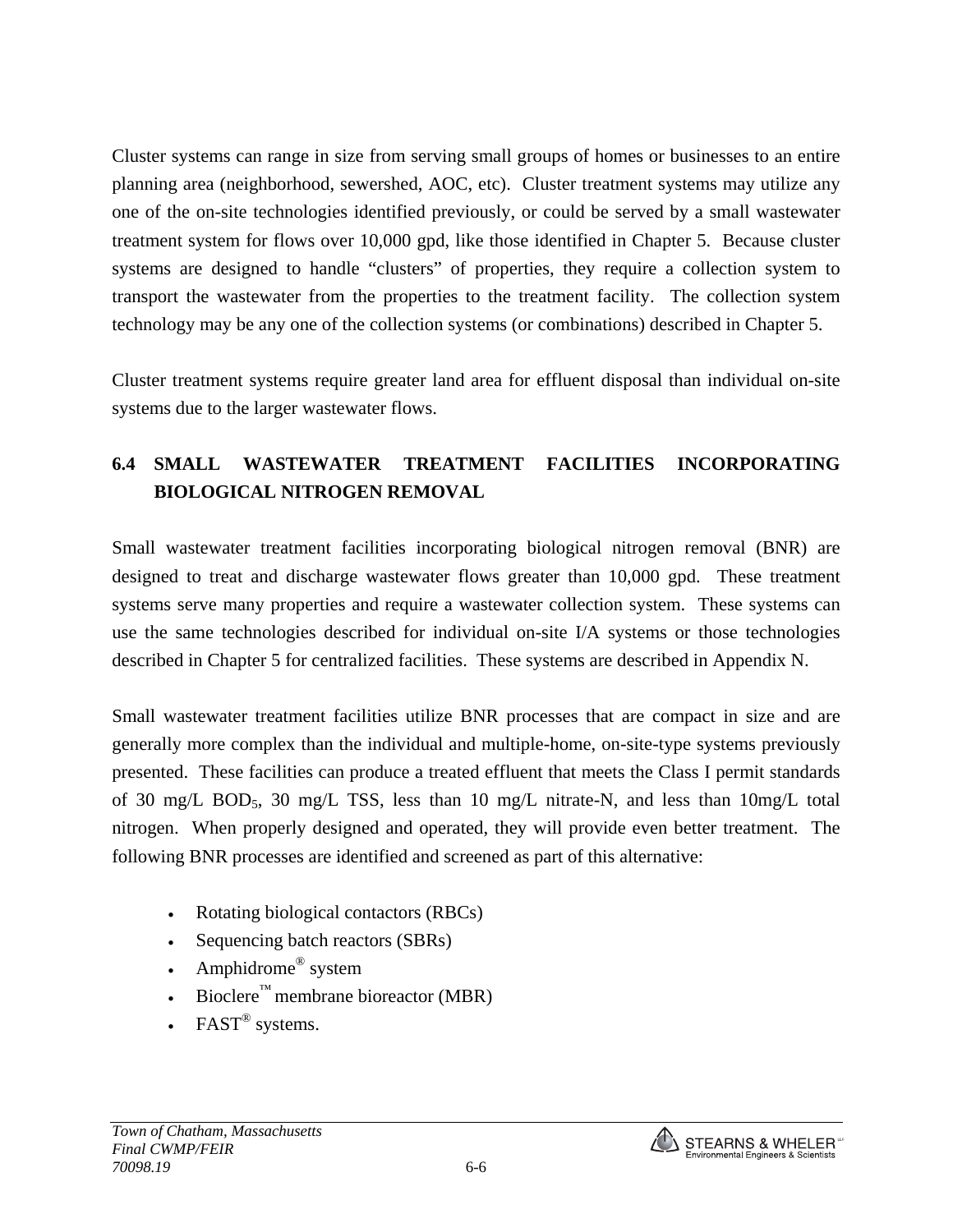In general system components for these types of systems are similar to those described in Chapter 5:

- Preliminary treatment
- Primary treatment
- Secondary treatment
- Filtration
- **Disinfection**
- Solids handling and disposal
- Treated water recharge

A. **Regulatory Impacts and Treatment Standards.** Wastewater discharges greater than 10,000 gpd require a groundwater discharge permit as required by the Massachusetts Discharge Permit Program and Groundwater Quality Standards described in 314 CMR 5.00 and 6.00, respectively. These facilities, depending on their location relative to Zone IIs (zones of contribution to public water supply wells) may also be required to meet MassDEP guidelines on reclaimed water use.

The New England States Guides for the Design of Wastewater Treatment Works (often called the TR-16 Guide) and the MassDEP guidelines entitled "Guidelines for the Construction, Operation, and Maintenance of Small Treatment Facilities with Land Disposal" have been published by the New England Interstate Water Pollution Control Commission and MassDEP respectively to guide the design of these types of treatment facilities. These guidelines provide detailed design criteria for treatment and discharge facilities and were followed as part as these evaluations.

B. **Sizing and Land Area Considerations for Cluster Systems.** The land area required for a small wastewater treatment facility is determined by three primary factors:

- 1. Land area needed for process equipment and operations building.
- 2. Land area needed for treated water recharge facilities, such as sand infiltration beds or leaching beds.

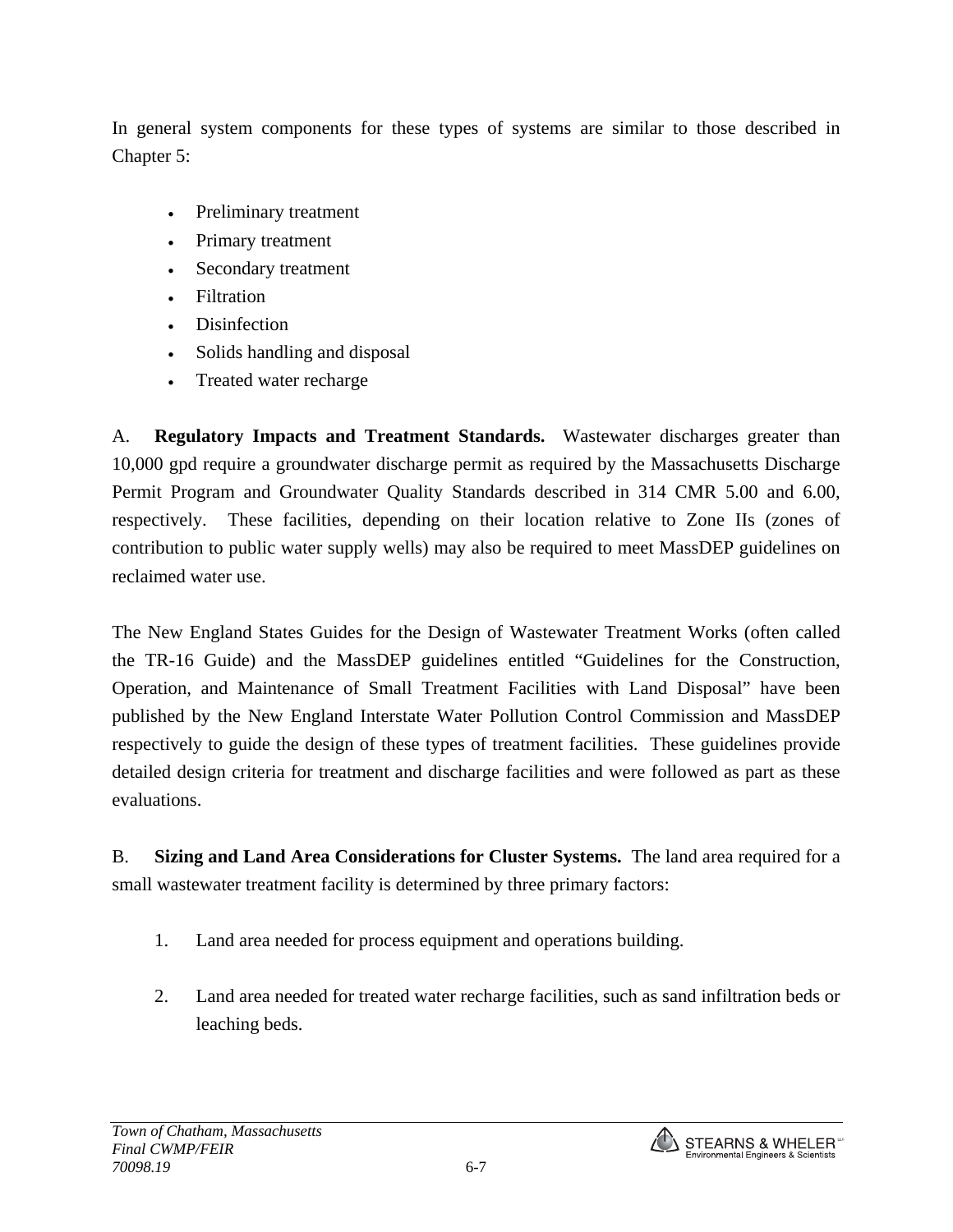3. The necessary buffer area to visually screen neighboring properties.

The land area of the process equipment and operations buildings is approximately the same for the different biological nitrogen removal processes identified. The RBC process may require slightly more area because of the need for secondary clarifiers and the SBR process may require slightly less area because of the compact tank design and multiple processes being performed in one tank, but these incremental increases are small when compared to the land area requirements for treated water recharge facilities and buffer area.

Treated water recharge area requirements for evaluation and screening purposes are based on the use of sand infiltration beds that require the least space and are the easiest to maintain. Subsurface leaching fields have a larger area requirement, but may have an advantage if they can be located under a parking area or other open space that has a multiple use. The buffer areas required for a particular small wastewater treatment facility will depend on the site selected and the neighboring properties. The buffer areas are based on a separation distance of 100 feet between the property boundary and the process facilities. This separation distance is greater than the distances presented in MassDEP's guidelines, but would allow space for a driveway access and sufficient planting to provide a visual screen from adjoining properties.

Typical land area requirements for small wastewater treatment facilities to treat wastewater flows of 10,000, 35,000, and 110,000 gpd (typical flows that might be expected for cluster systems in planning areas) are 2, 3, and 4 acres, respectively. Area requirements are highly dependant on the configuration of the parcel being considered and the site's physical features. Other considerations (for example recharge within a Zone II) would require additional treatment facilities to meet the more stringent effluent quality requirements, and therefore impact the size of the facility. Wastewater characteristics of the area being served (primarily residential, schools, commercial, industrial, or some combination) will also impact the size of the treatment technology and therefore the site.

# **6.5 IDENTIFICATION OF AVAILABLE WASTEWATER TREATMENT FACILITY SITES FOR AREAS OF CONCERN**

Site identification and screening for decentralized facilities (which are frequently private facilities) will include those sites needed for cluster systems, and small wastewater treatment and

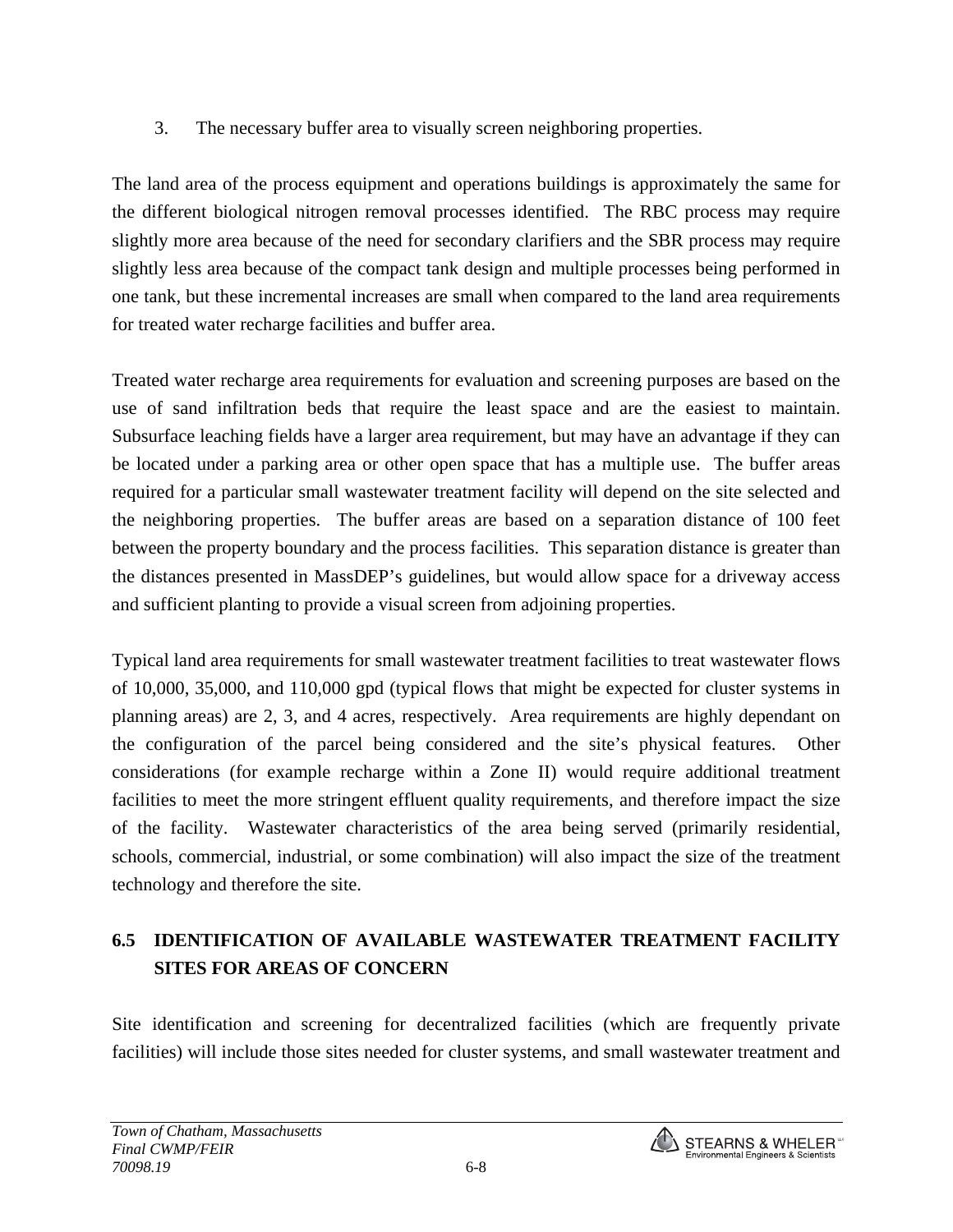recharge facilities. Sites are identified in Chatham based on the vacant developable properties identified using the Town GIS information greater than 1 acre in size within the AOCs. These sites are then grouped by land size. Table 6-1 summarizes the number and size range of potentially developable vacant property, as identified by state class codes, for each AOC. Although sites were identified as "vacant", their actual availability would be a function of ownership, cost and other factors. This does not include currently publicly owned land, and may include properties that have since been developed. Additional site evaluation is included in Chapter 7 for remote recharge of treated water.

Using these land area ranges and typical wastewater treatment system sizes, the average feasible wastewater treatment facility capacity for each range of land area was estimated. Table 6-2 summarizes the average wastewater facility capacity, including treated water recharge areas that each of these land area ranges might be sufficient to handle.

It is noted from these two tables that there are few large undeveloped (greater than one acre) sites in Chatham. It is also understood that siting a wastewater treatment plant (even a small one) would be difficult on any of these sites. The smaller the flow, the greater the number of decentralized treatment plants that would need to be sited and operated.

# **6.6 COLLECTION SYSTEMS FOR DECENTRALIZED ALTERNATIVES AND FOR CONNECTION TO CHATHAM WWTF**

Collection systems will be needed for multiple unit on-site systems, small wastewater treatment facilities and, as discussed in Chapter 5, connection of AOCs to the Chatham WWTF. Five collection system technologies are identified and screened in Chapter 5, and the following technologies were retained for evaluation:

- Gravity sewers and pumping stations
- Pressure sewers with grinder pumps

The type of collection system selected for a particular multiple unit on-site system or small wastewater treatment facility will be very site-specific and is typically decided during design of the facilities based on detailed survey information. Typically, the collection system implemented is a combination of technologies that utilize the advantages of gravity sewers for sloping upland

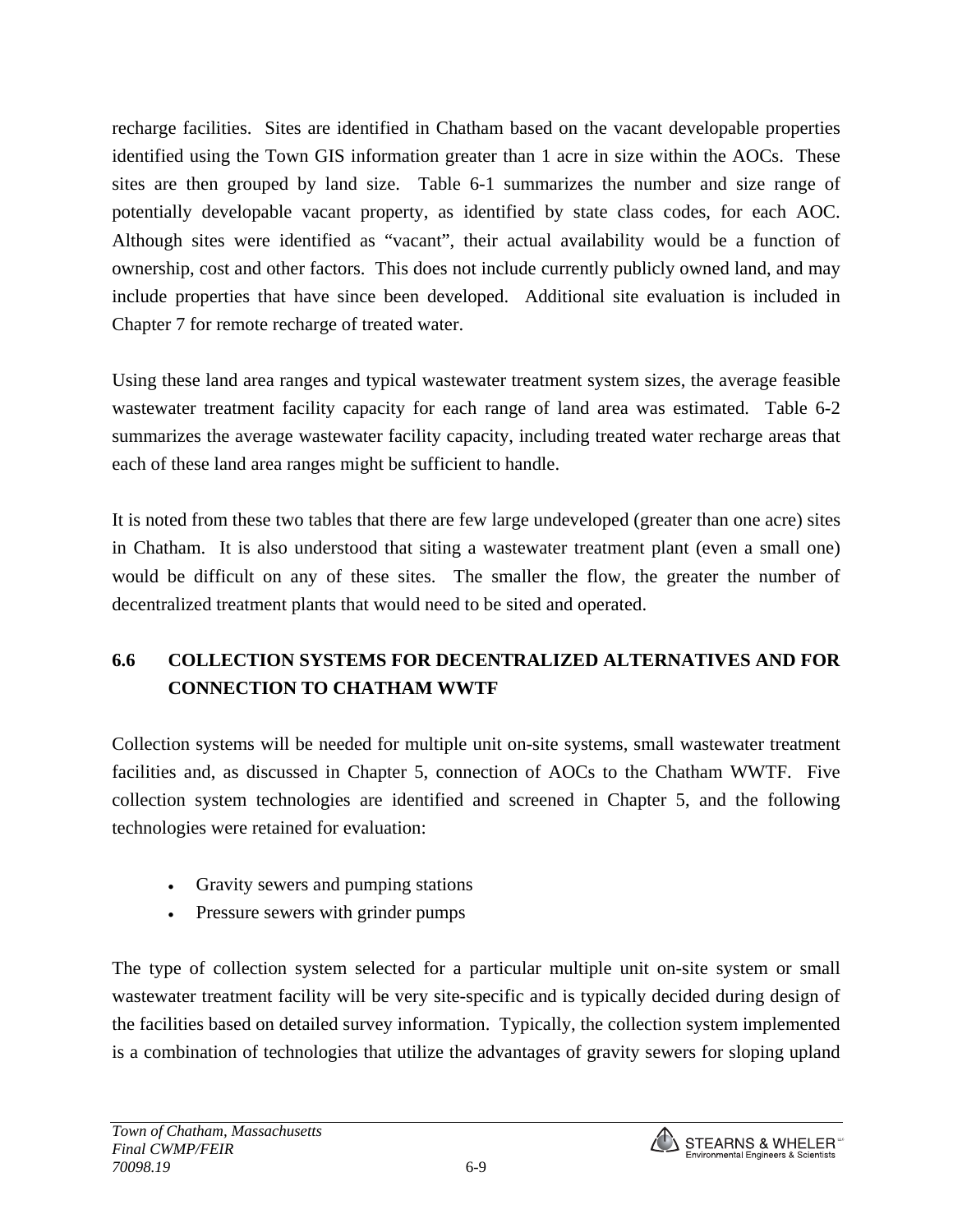areas, and low pressure sewers and grinder pumps for flat, low-elevation coastal areas that have high groundwater conditions.

Costs for pressure sewers and grinder pump systems are comparable and possibly less expensive than gravity sewers and pumping stations based on pipe size and depth of bury. The pressure sewers have the main disadvantage that grinder pump stations are needed at each property and require homeowner and/or management district operation and maintenance. A mobile electric generator is also needed to operate grinder pumps during extended power outages. Gravity sewers and pumping stations are the preferred collection system unless the topography and groundwater conditions make it difficult and/or cost prohibitive to construct. Ownership and management of these systems will have a significant impact on costs.

Costs for decentralized collection systems were considered to be the same as those developed by sewershed as part of the large collection system. Because the sewersheds were developed based on maximizing sewer coverage with one pumping station, these would mimic what might be found for a cluster or small wastewater treatment facility, and were developed based on topography and available pumping station site locations vs. watersheds.

# **6.7 POSSIBLE WASTEWATER MANAGEMENT DISTRICT FORMATION FOR OPERATION MAINTENANCE AND MONITORING OF DENITRIFYING ON-SITE SYSTEMS**

Large-scale implementation of denitrifying on-site systems does not lend itself to individual operation, maintenance and monitoring of these systems. Denitrifying systems are a larger investment that must be properly operated and monitored if they are expected to achieve the required nitrogen removal. They will require operation, maintenance, and monitoring knowledge and skill that was not required for Title 5 systems. Many individual homeowners will not have the skill or desire to properly operate and maintain these systems. Most town health departments do not have the resources to regulate large-scale implementation of these systems.

The possible formation of decentralized management districts could address the concerns about maintenance, operations, and monitoring of these systems. A decentralized management district could be set up similar to a sewer or water district through special legislation in the

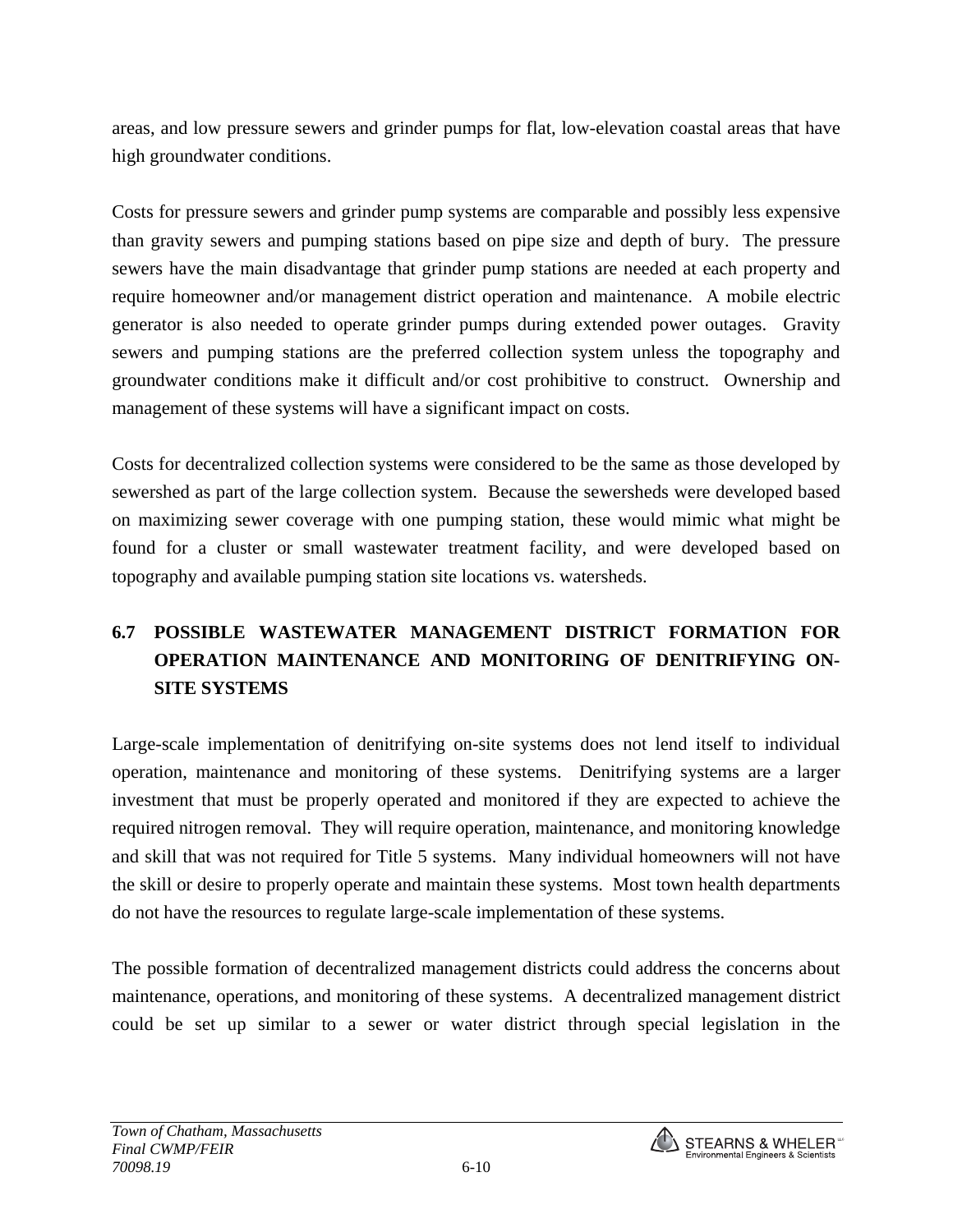Massachusetts Legislature. That legislation would define the limits, function, and responsibility of the district. The district would be staffed to provide the following possible functions:

- On-site system records storage
	- system pumping records
	- system design
	- monitoring and performance data
- System maintenance and repairs
- Regulatory enforcement
- Summary reporting on district (watershed) performance
- Monitoring on other district or watershed issues such as fertilizer usage or stormwater system operations

This type of district could report to the Board of Selectman, Board of Health or other similar entity.

## **6.8 OPTIONS FOR OWNERSHIP AND MANAGEMENT OF DECENTRALIZED FACILITIES**

Several documents have been developed on the Regional, State and Federal level discussing management options if Chatham chooses to develop such a District or additional Town department.

A. **Federal Guidance.** USEPA published in March 2003 the "Voluntary National Guidelines for Management of Onsite and Clustered (Decentralized) Wastewater Treatment Systems." This document presents five different management models that could be employed by a Town or Regional Management Entity. The five models identified are as follows:

- 1. **Model 1 Homeowner Awareness Model.** The homeowner is educated on their system, including operations and maintenance requirements.
- 2. **Model 2 Maintenance Contract Model.** The homeowner is required to contract with a maintenance company to maintain their system, usually for those onsite systems that would go beyond a standard Title 5 system in Massachusetts.

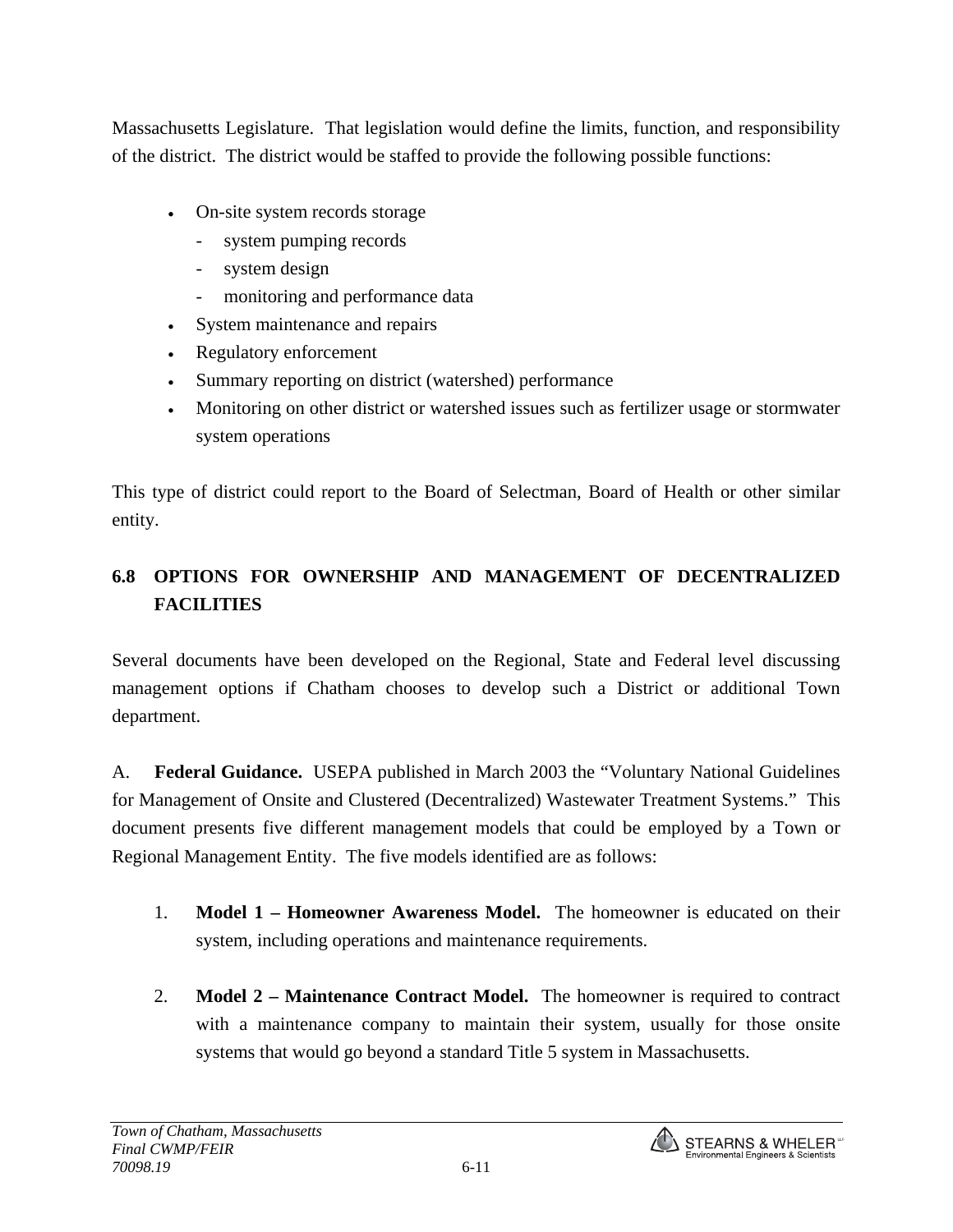- 3. **Model 3 Operating Permit Model.** This would be applicable to those properties in Chatham that would be required to have an I/A system based on their location or the current Interim Nitrogen Loading Regulations. This would be similar to a groundwater discharge permit for each individual property falling into this category.
- 4. **Model 4 Responsible Management Entity (RME) Operation and Maintenance Model.** This would be similar to Model 3, except a management district would be responsible for permit compliance, however the system would still be owned by the homeowner.
- 5. **Model 5 RME Ownership Model.** This is taking Model 4 to the next level where the system ownership and maintenance requirements fall on the management district and the homeowner is no longer responsible for the system.

A more detailed summary of the Management Models presented in the above referenced document is included in Appendix O.

B. **State Guidance.** MassDEP also prepared a guidance document as part of the Massachusetts Estuaries Project. This document entitled "Embayment Restoration and Guidance for Implementation Strategies" was published in 2003 and discusses several approaches to nitrogen reduction including the formation of management districts.

This document summarizes the advantages of a "District Approach" in dealing with nitrogen reduction, including the flexibility and funding advantages this type of approach to management could provide. The document also identifies the three legal options for creation of such districts:

#### 1. **Massachusetts General Law.**

- Formation of "Water Pollution Abatement Districts", as defined under the Massachusetts Clean Water Act.
- Creation of "Independent Water and Sewer Commissions and Inter-municipal Agreements".
- Creation of "Regional Health Districts" for two or more municipalities.

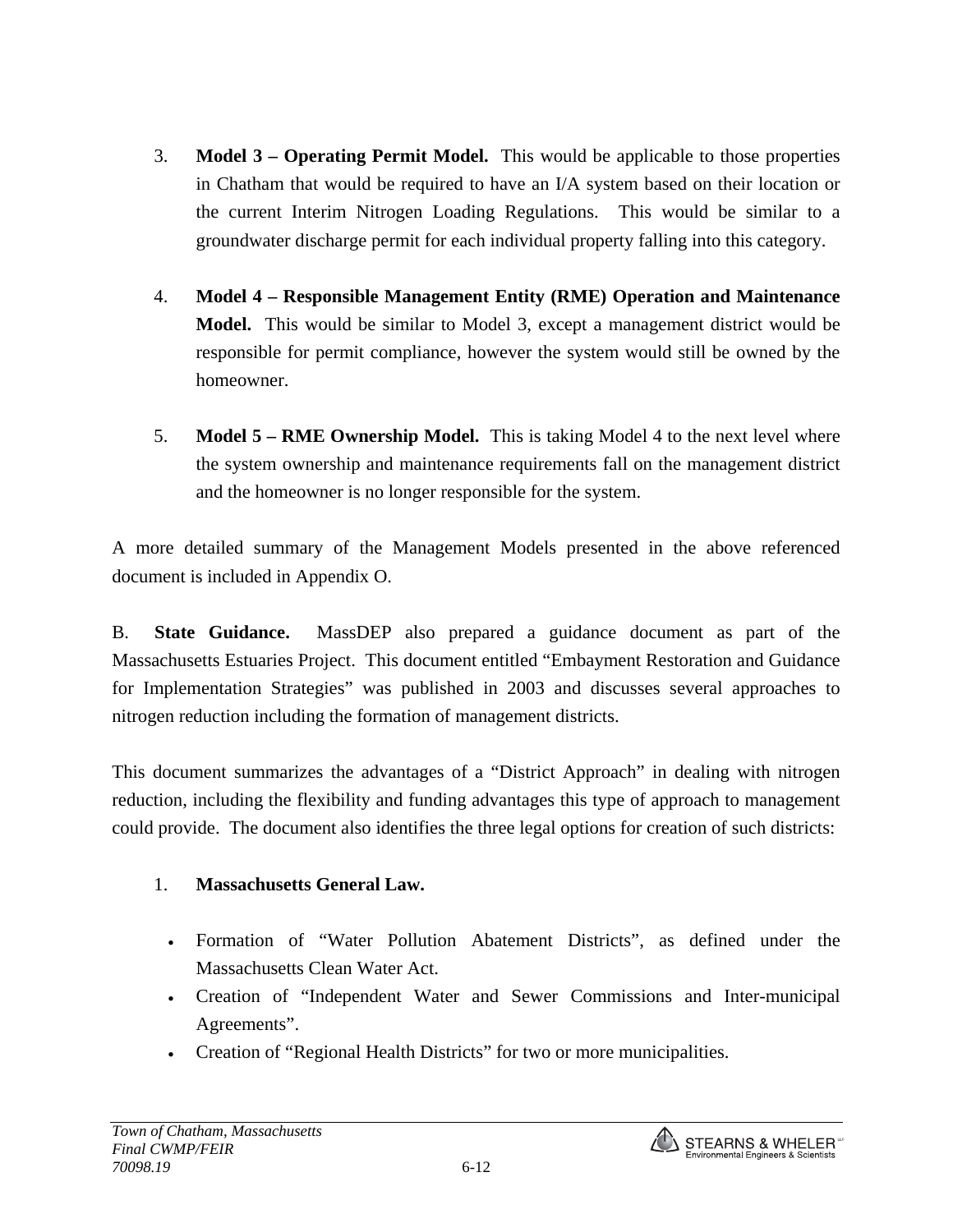- 2. **Special Act of the Legislature.** Allows municipalities to file home rule petitions requesting enactment of a special law. The best example of this on Cape Cod is Provincetown's legislation on the "checkerboard" approach to sewering.
- 3. **Municipal Home Rule Authority, Bylaws, and Regulations.** Essentially this provides the municipality the ability to use Zoning Bylaws, General Bylaws and Local Boards of Health to regulate wastewater. This is currently being applied in Chatham with the Board of Health's Interim Nitrogen Loading Regulations.

C. **Regional Guidance.** The Cape Cod Commission (CCC) also developed a "Cape Cod Comprehensive Regional Wastewater Management Strategy Development Project" Report published in June 2003. This document also discussed Wastewater Management Districts.

The formation of a District or Town department to manage these types of systems will be considered as part of any alternative plan.

## **6.9 SCREENING OF ALTERNATIVE DECENTRALIZED TECHNOLOGIES**

A. **Introduction.** Several standard criteria were used to evaluate the various decentralized technologies in a similar manner as for the Centralized treatment systems in Chapter 5. These include:

- Relative Capital Costs
- Relative Operation and Maintenance Costs
- Flexibility
- Energy Use
- Effluent Quality
- Regulatory Requirements.
- Potential for Air Emissions
- Land Requirements.
- Anticipated Public Acceptance
- Ease of Implementation
- Maintenance Requirements and Complexity of Operation

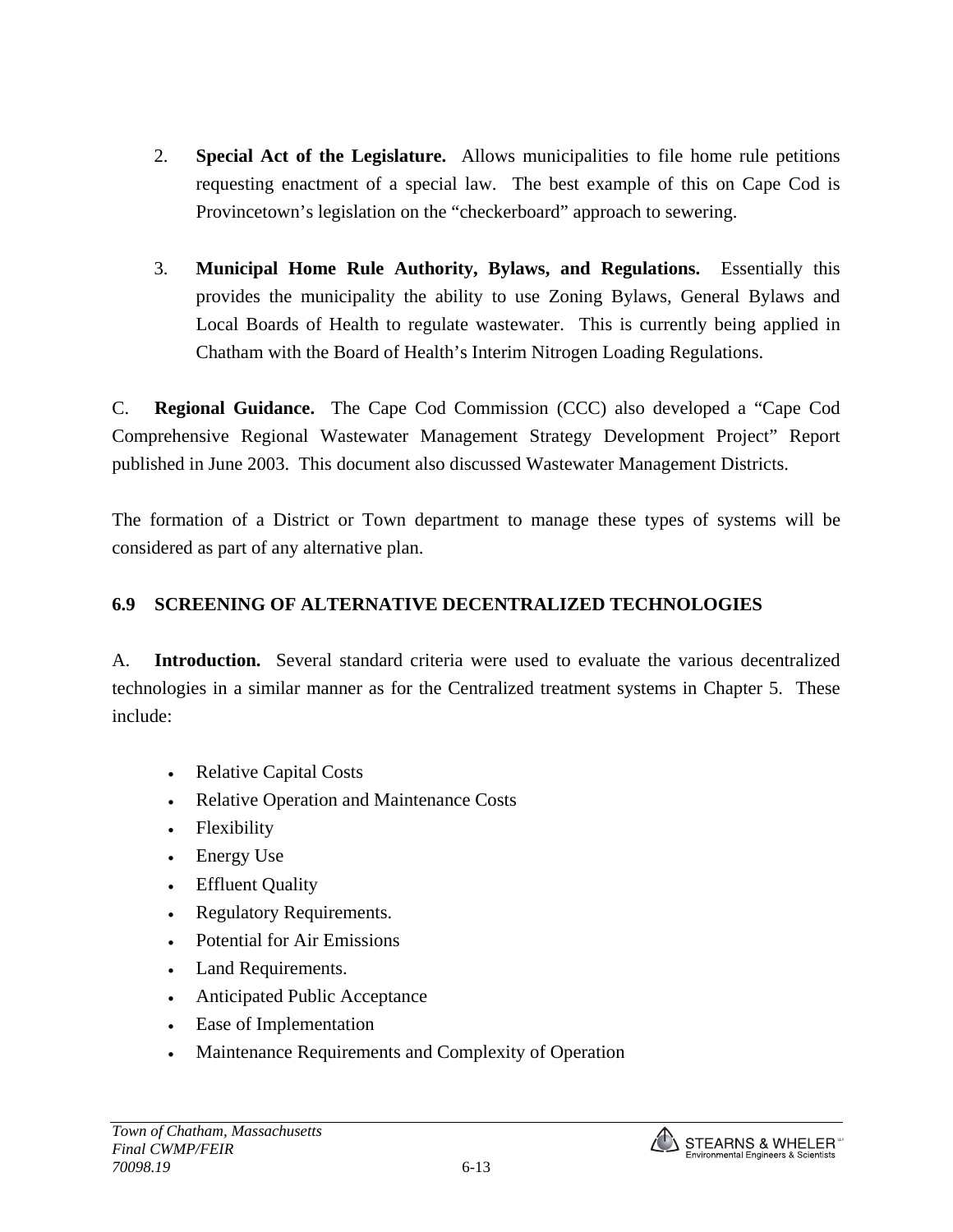B. **Summary of Screening and Findings.** The feasibility and eventual acceptability of an alternative depends not only on cost, but also on non-monetary considerations including the conditions within each AOC, operability, construction feasibility, and environmental impacts on the surrounding facilities and neighborhoods. For any recommended alternative or technology, a more detailed evaluation is included in Chapters 9 and 10 of this Report.

Table 6-3 summarizes key information for each technology alternative with respect to the screening criteria discussed previously and the main findings of the screening are listed below:

 1. The following technologies provide acceptable individual on-site treatment in areas where nitrogen removal is not needed.

- Standard (certified) Title 5 systems
- JET aerobic systems
- Orenco Systems<sup>®</sup> intermittent sand filters
- Peat systems

 2. The following non-discharge systems were considered for Chatham and are not appropriated for large-scale application to the Town's AOC to manage nitrogen loading to the estuaries:

- Tight Tanks
- Waterless Toilets (incineration or composting)

 3. The following nitrogen removal systems have indicated an ability to remove nitrogen when properly installed and operated and have MassDEP general approval for installation in nitrogen sensitive areas:

- Non-proprietary recirculating sand filters
- RUCK<sup>®</sup> systems

An evaluation of the long-term performance of these systems and other proprietary I/A systems on Cape Cod by the Barnstable County Department of Health and Environment indicated that

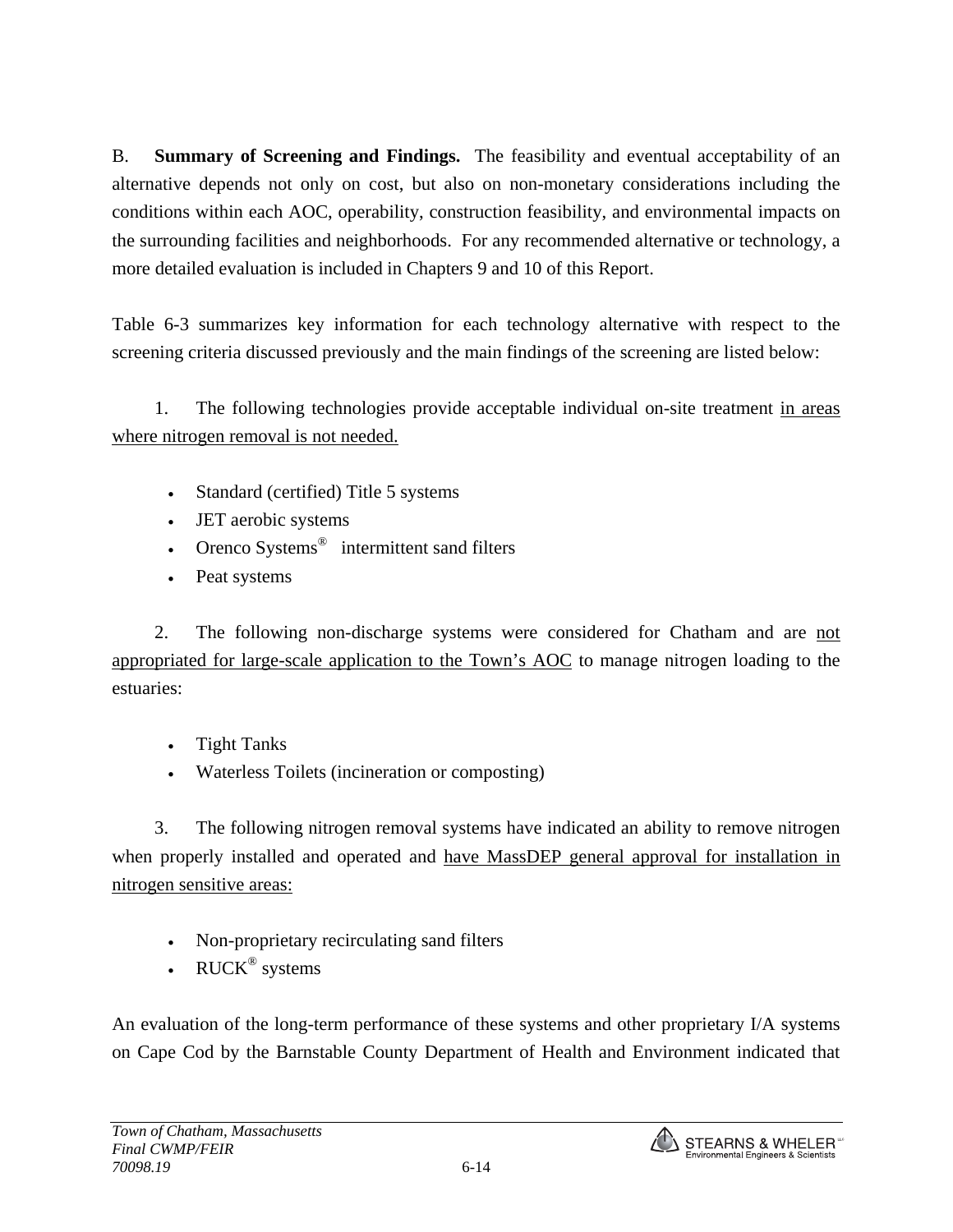performance is highly variable for these types of systems. Discussions with County staff found that long-term performance indicates that these systems typically (often between 50 and 70%) can achieve a median concentration of 19 mg/l TN in the effluent. The County Department of Health and Environmental stopped short of equating that to a percent reduction in total nitrogen, citing the lack of influent data. These I/A systems cannot be expected to consistently meet lower targets especially in seasonal communities that have intermittent use of these biological systems. However, the County Department is working to develop standards to assist Towns in the incorporation of I/A systems into watershed management, however their application "into watershed modeling scenarios should be done with caution and consider the variability reported here" (Barnstable County, 2007).

These systems will be considered (based on effluent concentrations of 19 mg/L total nitrogen based on this regional data) for implementation in portions of the Town where the TMDL indicates wastewater removal at less than 50% as part of future evaluations.

 4. The following nitrogen removal systems have indicated an ability to remove nitrogen when properly installed and operated and have MassDEP "Provisional" approval for use in nitrogen sensitive areas:

- Amphidrome® Systems
- Bioclere™ systems
- FAST® systems
- Nitrex $\mathbb{R}^m$  systems
- Waterloo Biofilters®
- ZeroGem Systems

As stated in Section 6.2.A.3, an evaluation of the long-term performance of several of these systems on Cape Cod by the Barnstable County Department of Health and Environment indicated that 60-70 percent of these types of systems can achieve a median concentration of 19 mg/L total nitrogen in the effluent or better. However, based on this data they are not expected to consistently provide an effluent quality low enough to achieve a total nitrogen TMDL because of the seasonal nature of the community with intermittent (summer) use of these biological systems.

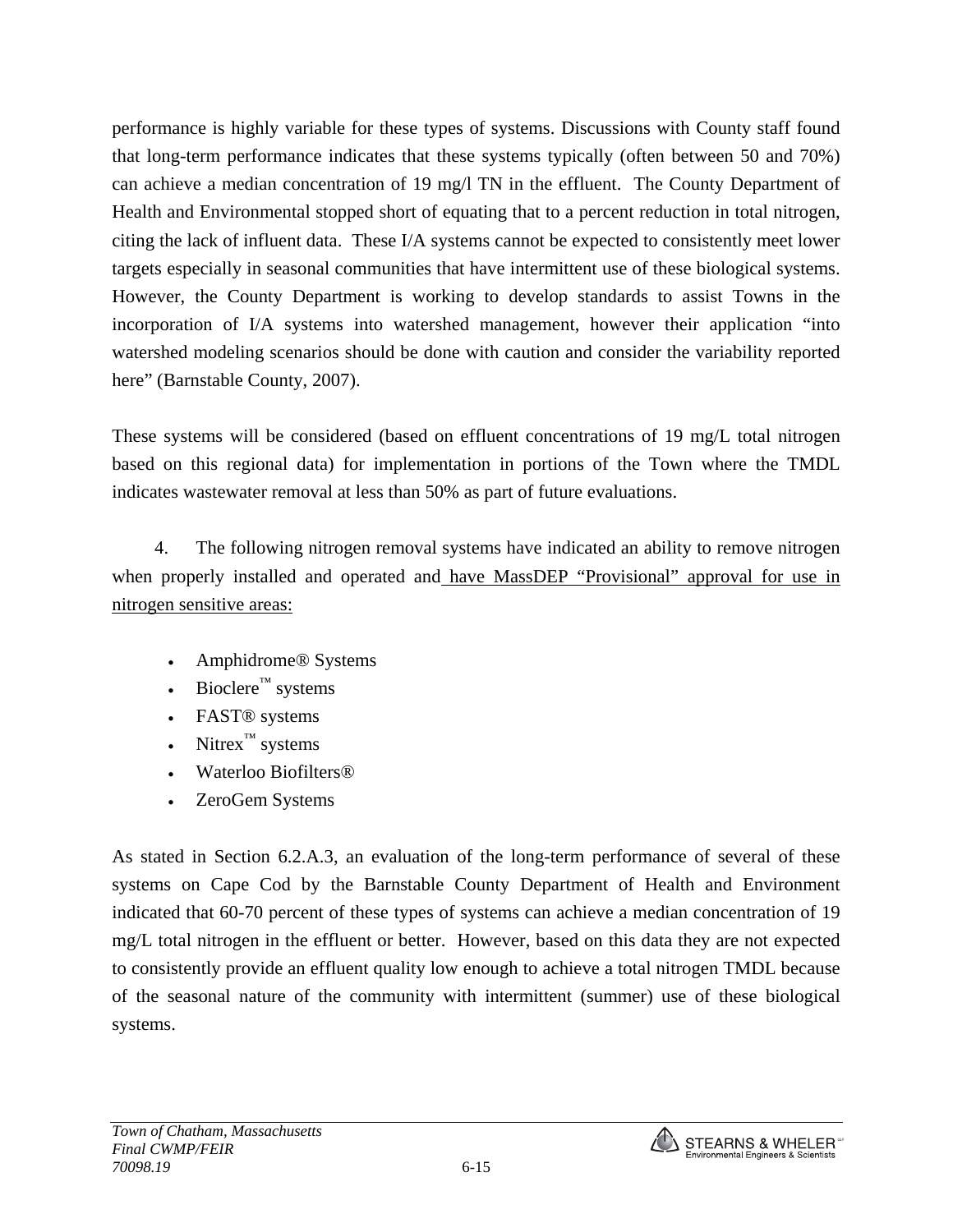These systems will be considered (based on effluent concentrations of 19 mg/L total nitrogen based on this regional data) for implementation in portions of the Town where the TMDL indicates wastewater removal at less than 50% as part of future evaluations.

 5. The following nitrogen removal systems have indicated an ability to remove nitrogen when properly installed and operated and have MassDEP "Pilot" approval for use in nitrogen sensitive areas:

- Chromaglass<sup>®</sup> systems
- MicroSeptic systems
- Norweco<sup>®</sup> systems
- OAR systems
- RUCK® CFT systems
- SeptiTech

These, like the technologies evaluated in Sections 3 and 4 of this chapter, were evaluated by Barnstable County Department of Health and Environment with similar performance results and cannot be expected to consistently meet lower targets especially in seasonal communities that have intermittent use of these biological systems.

These systems will be considered (based on effluent concentrations of 19 mg/L total nitrogen based on this regional data) for implementation in portions of the Town where the TMDL indicates wastewater removal at less than 50% as part of future evaluations.

It is noted that some of these technologies identified above do not have long-term performance data for nitrogen removal on Cape Cod, or have a large number of facilities on Cape Cod, therefore, they were either not include by the County Department of Health and Environment, or the limited amount of effluent nitrogen data constrained the conclusions that could be drawn from that data. Some of these systems do show promise to achieve effluent quality below 19 mg/l TN. For now, these systems should only be considered in areas requiring less than 50% removal until they have sufficient long-term data that demonstrates performance in many individual on-site installations.